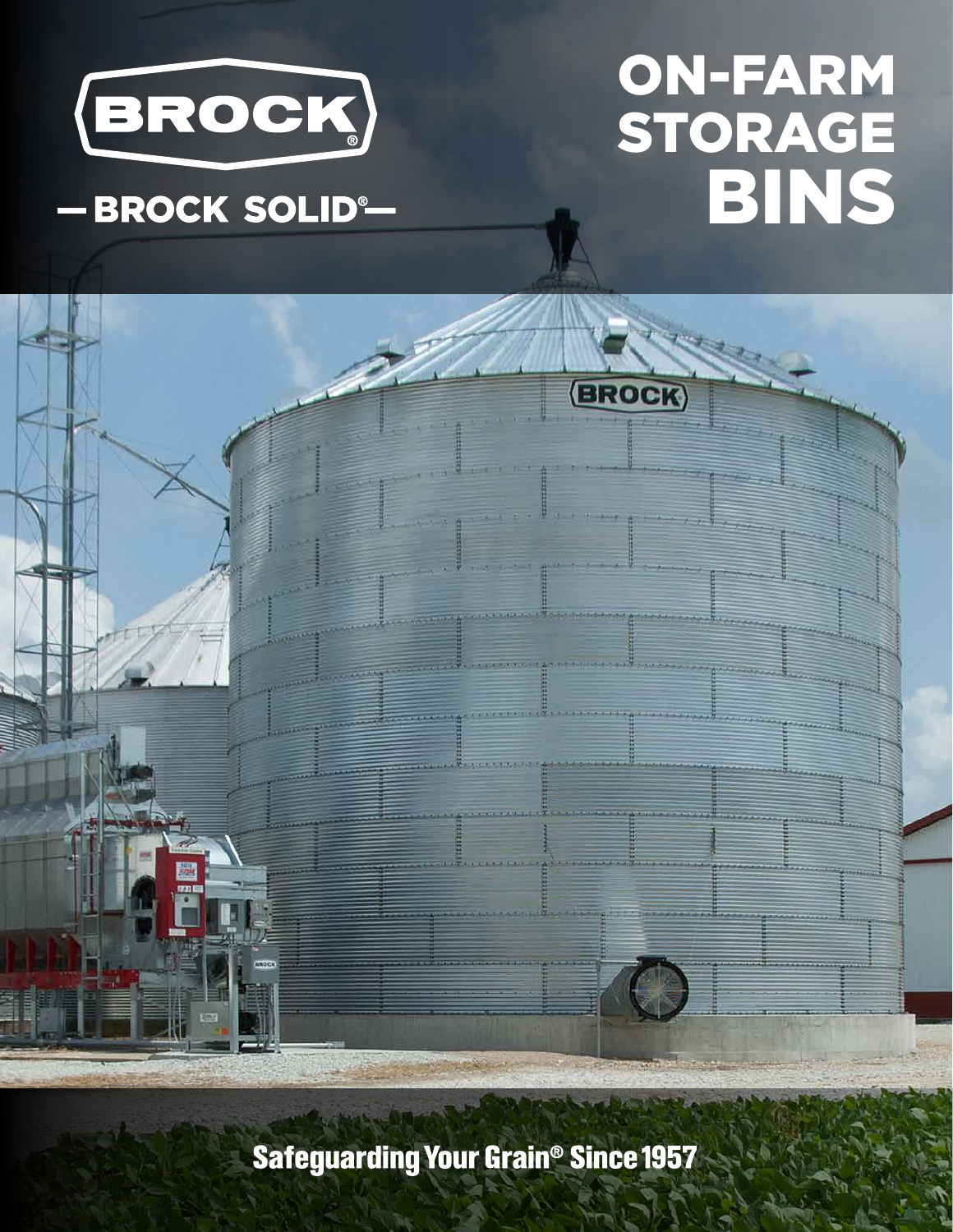## Protecting Your Investment

When months of hard work<br>go into producing a grain crop, trust it to the best in on-farm storage bins: Brock.

Brock Solid® is our guarantee of trusted reliability you can count on day in and day out. It's unmistakable quality, built to last year after year. And it's the same guarantee we founded the company on back in 1957.

Today, our dealers continue to uphold those standards, providing the superior service and support customers expect from Brock. Brock Solid means you can depend on them and us. Times may change, but our solid values are stronger than ever.

For growers storing their own grain, Brock's grain storage bins continue to be the first choice for safeguarding their crops. Brock Solid delivers. Always has, always will.



High Strength Bin Assembly Bolts are a Grade 8, with JS1000™ coating for superior weather- and corrosionresistance. **The JS1000 trademark is not owned or licensed by CTB.**



Roof Compression Rings provide additional structural support and another level of safety for those working on top of the bin.



"High Rise" 3-Step Roof Ribs paired with the innovative Eave Tension Straps provide unsurpassed durability and the highest peak load capacities available.



Unique Eave-Vent System raises the roof off the sidewalls to create ample ventilation around the entire circumference of the bin. The result is more air circulation while eliminating roof cuts, all at a lower cost than rooftop ventilation options.



**Bin Anchor System helps create a** strong, weather-tight connection to the foundation, protecting your investment from winds up to 90 mph (145 kph).



Gravity Roof Ventilators are available in both elbow and round mushroom styles to help ensure free air movement throughout the bin.



LATCH-LOCK® Walk-Through Bin **Entry Doors offer simple yet safe** access, with a one-piece outer door and four interlocking inner panels that open in sequence from top to bottom with a lift of a latch.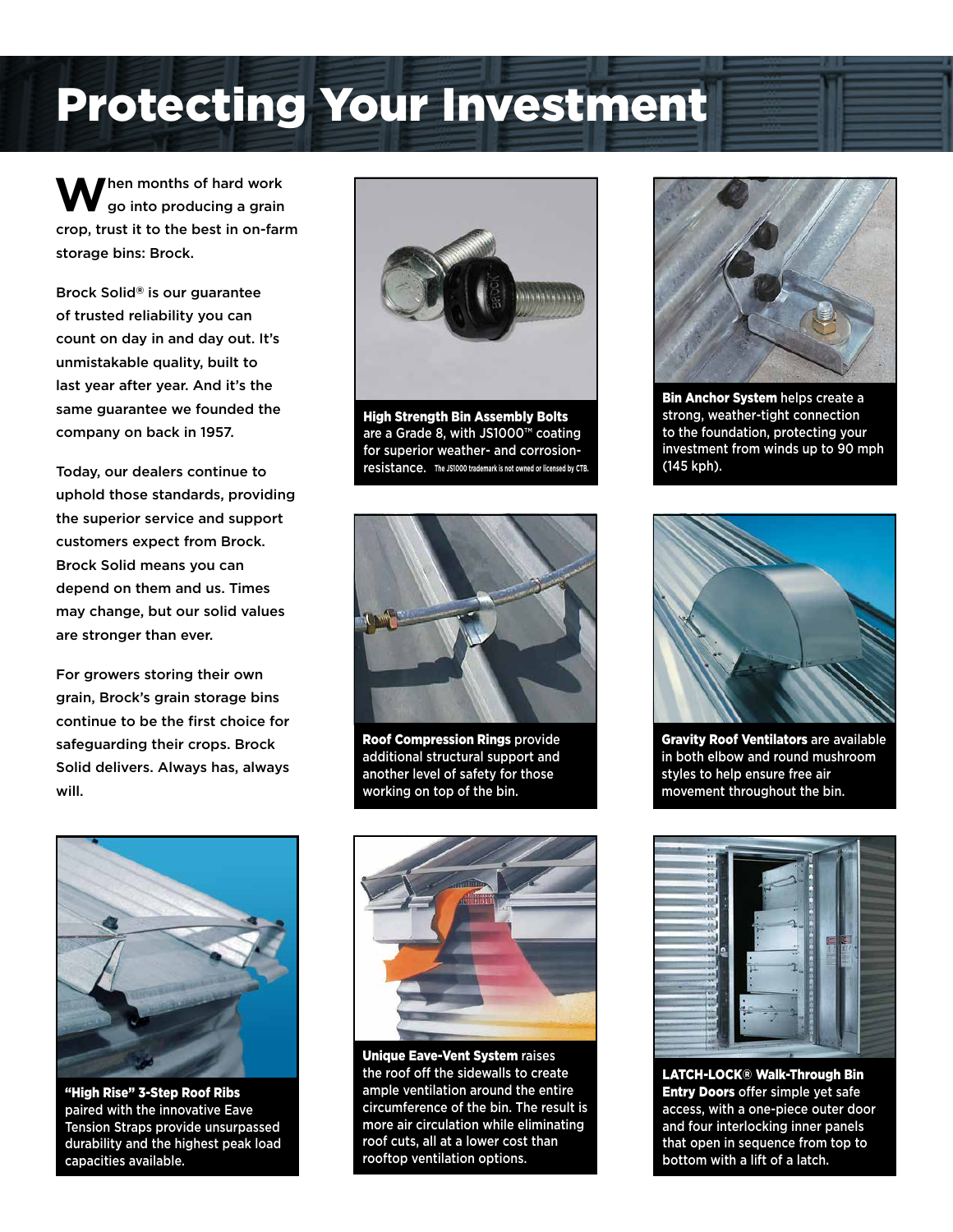

**BROCK® Flat-Bottom On-Farm Storage Bins are<br>Built for longevity, providing dependable, secure** containment season after season. Bins are available in a wide variety of diameters and eave heights to match virtually any need – with unique features that only come from years of grain storage experience.

#### Bin Diameters: 15-54 feet (4.6-11 m)

Capacity Range: 1,800-71,000 bushels (60-2,360 cubic meters) Roof Systems: 3-panel ribbed or 4-panel ribbed Roof Peak Capacity Range: 3,000-10,000 pounds (1,360-4,536 kg)



Ample 39-inch Fill Hole (991 mm) is reinforced with a rigid 24-inch (610 mm) diameter center ring for extra strength and to accommodate most auxiliary equipment.



Ob-round Manhole combines the strength of a round manhole design with the easier-to-enter/exit oblong shape. The cover features heavy hinges and a durable rotating latch.

### **Bin Aeration Flooring** 1500 Series Power Sweep



Brock's TRI-CORR® Bin Aeration Flooring System combines a unique triangle-shaped center leg with a corrugated flooring surface and PARTHENON® Support Legs to deliver remarkable loadbearing strength, longevity and even air distribution for simple bin clean-out.

**Strong Sidewalls are constructed** of G-90 galvanized steel and available with either narrow or wide corrugation to optimize structural integrity of the bin and maximize grain protection.



### Hopper-Bottom Bins

**BROCK® Hopper-Bottom On-Farm Storage Bins are ideal**<br> **B** for a wide range of temporary or transitional storage applications, such as wet holding, seed storage, blending, commodity containment, tempering after drying, or storage prior to loading a truck. Though intended primarily for shorter-term applications, these bins are flexible to handle your demands and to yield decades of reliable service.

Bin Diameters: 9-21 feet (2.7-6.4 m) Capacity Range: 259-7,732 bushels (9-257 cubic meters) Roof Systems: Ribbed or smooth roof styles Roof Peak Capacity Range: 500-5,600 pounds (225-2,540 kg)



Sturdy "X" Bracing for between the bin legs is easy to assemble, provides extra bin strength and delivers easy access to the boot.



A Grain Bin-style Roof with a higher load rating is standard on larger diameter hopper bin models; an economical feed bin-style roof is standard for smaller models.



— Heavy-duty power sweep and unloading system with zero-bin-entry safeguards. For bin diameters: 15 to 60 feet (4.6 to 18.3 m). Auger diameters: 8 or 10 inches (203 or 254 mm). Capacities range up to 5,500 bushels (140 metric tons) per hour.

### Bin Sweeps



3500 Series Sweep — Engineered for medium to heavy commercial duty. For bin diameters: 30 to 156 feet (9.1 to 47.5 m). Auger diameters: 12 or 16 inches (305 or 406 mm). Capacities range up to 10,000 bushels (254 metric tons) per hour.